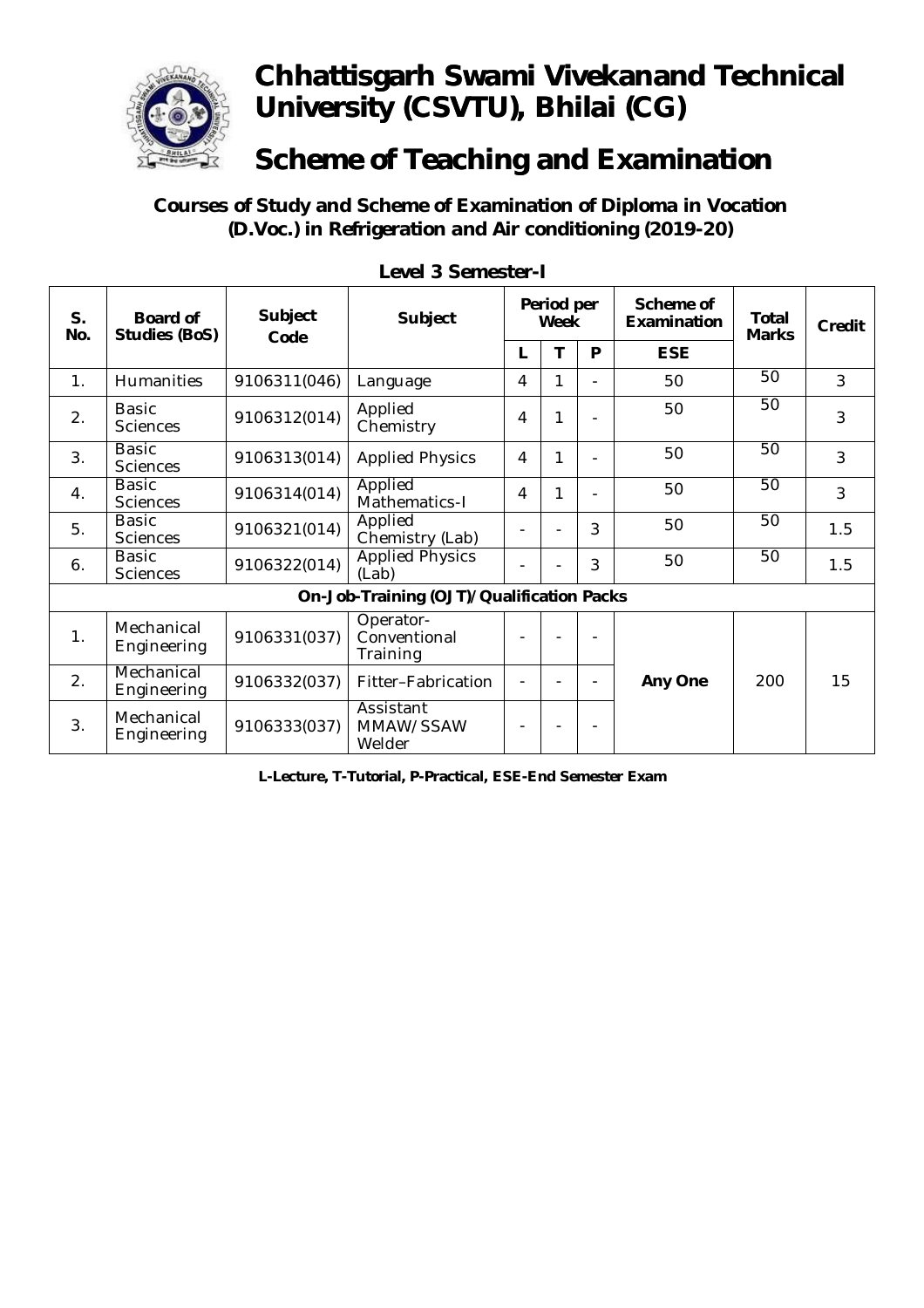

# **Scheme of Teaching and Examination**

 **Courses of Study and Scheme of Examination of Diploma in Vocation (D.Voc.) in Refrigeration and Air conditioning (2019-20)**

| S.<br>No. | <b>Board of</b><br><b>Studies(BoS)</b>                                                | <b>Subject</b><br>Code | Subject                                                               | Period per<br>Week |   |                | Scheme of<br>Examination | <b>Total</b><br><b>Marks</b> | Credit         |
|-----------|---------------------------------------------------------------------------------------|------------------------|-----------------------------------------------------------------------|--------------------|---|----------------|--------------------------|------------------------------|----------------|
|           |                                                                                       |                        |                                                                       | L                  |   | P              | <b>ESE</b>               |                              |                |
| 1.        | <b>Basic Science</b>                                                                  | 9106351(014)           | General<br>Foundation<br>Course                                       | 4                  | 1 | L.             | 50                       | 50                           | 3              |
| 2.        | Electrical<br>Engineering                                                             | 9106352(024)           | <b>Basic Electricity</b>                                              | 4                  | 1 |                | 50                       | 50                           | 3              |
| 3.        | <b>Electronics</b><br>$\boldsymbol{\mathcal{R}}$<br>Telecommunicat<br>ion Engineering | 9106353(028)           | <b>Basic Electronics</b>                                              | 4                  | 1 |                | 50                       | 50                           | 3              |
| 4.        | <b>Basic Science</b>                                                                  | 9106354(014)           | Applied<br>Mathematics-II                                             | 4                  |   | $\blacksquare$ | 50                       | 50                           | $\overline{3}$ |
| 5.        | Electrical<br>Engineering                                                             | 9106361(024)           | <b>Basic Electricity</b><br>(Lab)                                     |                    |   | 3              | 50                       | 50                           | 1.5            |
| 6.        | Electronics<br>&<br>Telecommunicat<br>ion Engineering                                 | 9106362(028)           | <b>Basic Electronics</b><br>(Lab)                                     |                    |   | 3              | 50                       | 50                           | 1.5            |
|           | On-Job-Training (OJT)/Qualification Packs                                             |                        |                                                                       |                    |   |                |                          |                              |                |
| 1.        | Mechanical<br>Engineering                                                             |                        | One more QP to<br>be opted from the<br>QPs mentioned in<br>Semester-I |                    |   | $\blacksquare$ | Any one                  | 200                          | 15             |

#### **Level 3 Semester-II**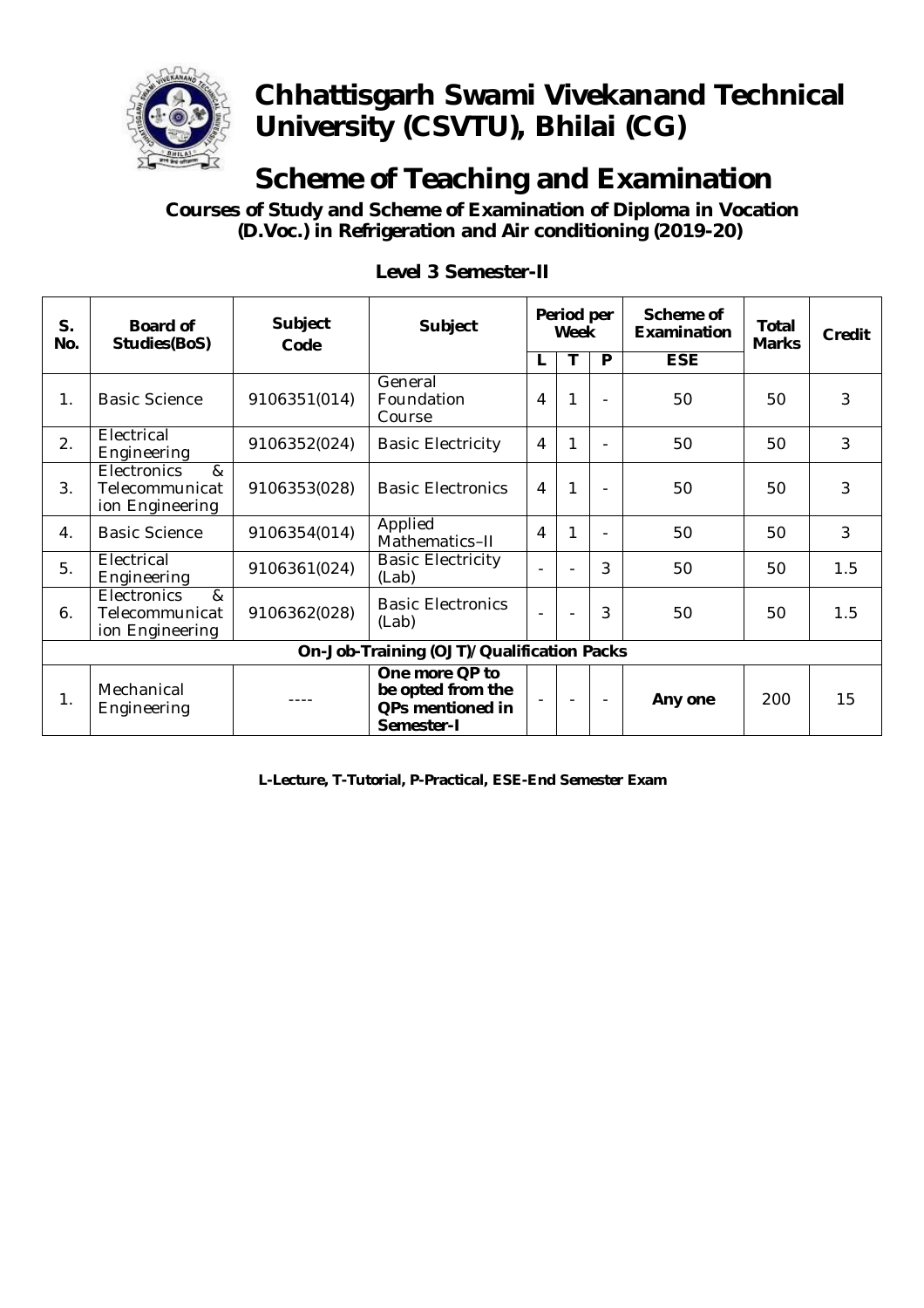

**Scheme of Teaching and Examination**

 **Courses of Study and Scheme of Examination of Diploma in Vocation (D.Voc.) in Refrigeration and Air conditioning (2019-20)**

| S.<br>No.                                 | <b>Board of</b><br><b>Studies</b><br>(BoS) | <b>Subject</b><br>Code | <b>Subject</b>                             |    | <b>Periods</b><br>per<br>week |                          |                  |     | P<br>L |  |  |  |  |  |  |  | Scheme of<br>Examination | Total<br><b>Marks</b> | Credit |
|-------------------------------------------|--------------------------------------------|------------------------|--------------------------------------------|----|-------------------------------|--------------------------|------------------|-----|--------|--|--|--|--|--|--|--|--------------------------|-----------------------|--------|
| $\mathbf{1}$ .                            | Mechanical<br>Engineering                  | 9106411 (037)          | <b>Engineering Science</b>                 | 4  |                               |                          | <b>ESE</b><br>50 | 50  | 3      |  |  |  |  |  |  |  |                          |                       |        |
| 2.                                        | Mechanical<br>Engineering                  | 9106412 (037)          | Manufacturing<br>Technology                | 4  | 1                             | $\overline{\phantom{a}}$ | 50               | 50  | 3      |  |  |  |  |  |  |  |                          |                       |        |
| 3.                                        | Mechanical<br>Engineering                  | 9106413 (037)          | <b>Basics of Applied</b><br>Thermodynamics | 4  | 1                             |                          | 50               | 50  | 3      |  |  |  |  |  |  |  |                          |                       |        |
| $\mathbf{4}$ .                            | Electrical<br>Engineering                  | 9106414 (024)          | <b>Electrical Machines</b>                 | 4  | 1                             |                          | 50               | 50  | 3      |  |  |  |  |  |  |  |                          |                       |        |
| 5.                                        | Mechanical<br>Engineering                  | 9106421 (037)          | <b>Engineering Science</b><br>(Lab)        | ÷, |                               | 3                        | 50               | 50  | 1.5    |  |  |  |  |  |  |  |                          |                       |        |
| 6.                                        | Mechanical<br>Engineering                  | 9106422 (037)          | <b>Production Practice</b><br>(Lab)        | ۰  |                               | 3                        | 50               | 50  | 1.5    |  |  |  |  |  |  |  |                          |                       |        |
| On-Job-Training (OJT)/Qualification Packs |                                            |                        |                                            |    |                               |                          |                  |     |        |  |  |  |  |  |  |  |                          |                       |        |
| 1.                                        | Mechanical<br>Engineering                  | 9106431(037)           | Fitter - Mechanical<br>Assembly            |    |                               |                          |                  |     |        |  |  |  |  |  |  |  |                          |                       |        |
| 2.                                        | Mechanical<br>Engineering                  | 9106432(037)           | Manual Soldering<br>Technician             | ٠  |                               |                          | Any one          | 200 | 15     |  |  |  |  |  |  |  |                          |                       |        |
| 3.                                        | Mechanical<br>Engineering                  | 9106433(037)           | Draftsman Mechanical                       | ÷, |                               |                          |                  |     |        |  |  |  |  |  |  |  |                          |                       |        |

**Level 4 Semester-III**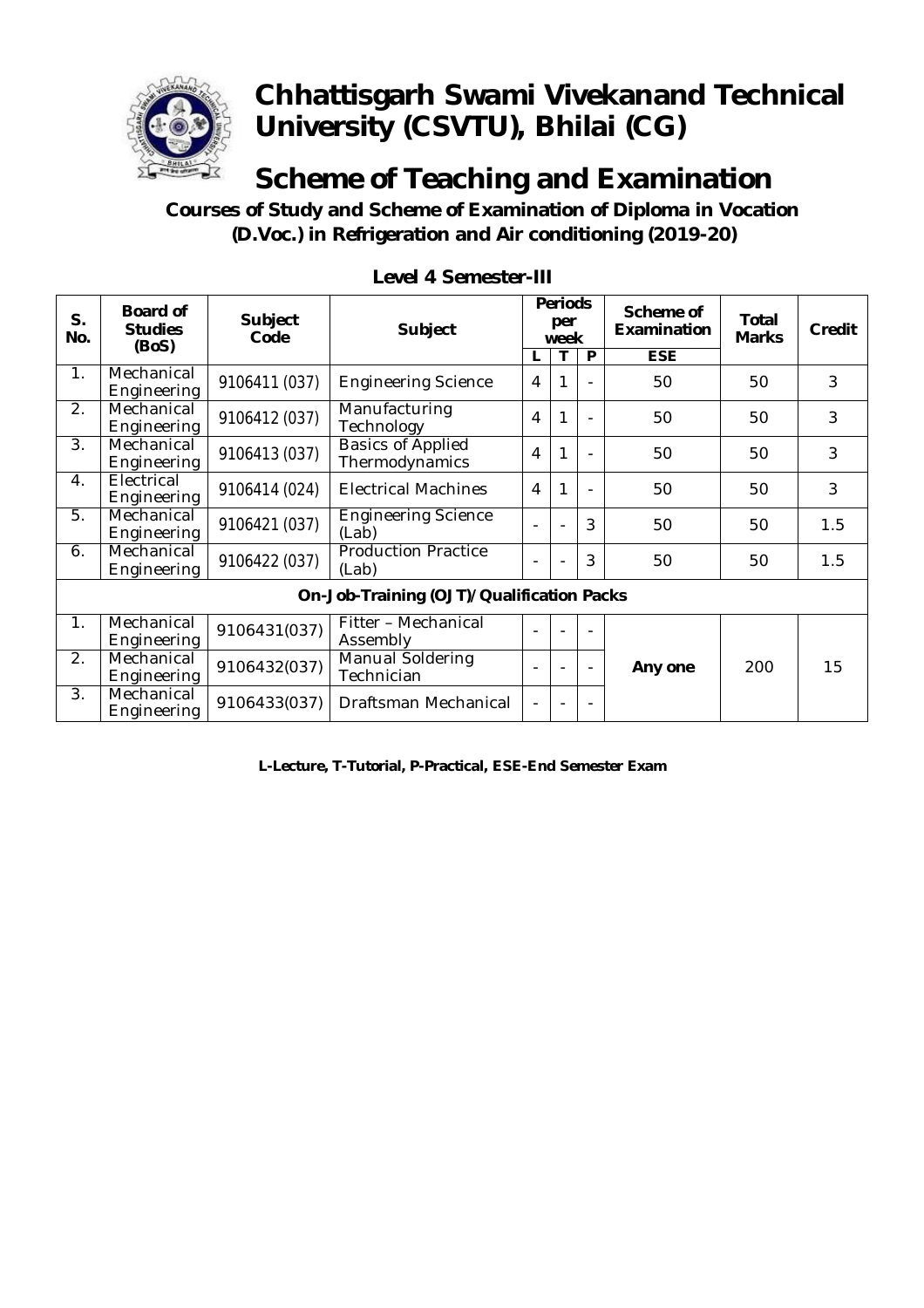

**Scheme of Teaching and Examination**

 **Courses of Study and Scheme of Examination of Diploma in Vocation (D.Voc.) in Refrigeration and Air conditioning (2019-20)**

| S.<br>No.                                 | <b>Board of</b><br><b>Studies</b><br>(BoS) | <b>Subject</b><br>Code | <b>Subject</b>                                                            |                          | <b>Periods</b><br>per<br>week |   |            |     |     |  | Scheme of<br><b>Examination</b> | Total<br><b>Marks</b> | Credit |
|-------------------------------------------|--------------------------------------------|------------------------|---------------------------------------------------------------------------|--------------------------|-------------------------------|---|------------|-----|-----|--|---------------------------------|-----------------------|--------|
|                                           |                                            |                        |                                                                           |                          | т                             | P | <b>ESE</b> |     |     |  |                                 |                       |        |
| 1.                                        | Mechanical<br>Engineering                  | 9106451(037)           | <b>Basics of Refrigeration</b>                                            | $\overline{4}$           | 1                             |   | 50         | 50  | 3   |  |                                 |                       |        |
| 2.                                        | Mechanical<br>Engineering                  | 9106452(037)           | <b>Basics of Air</b><br>Conditioning                                      | $\overline{4}$           | 1                             |   | 50         | 50  | 3   |  |                                 |                       |        |
| 3.                                        | Mechanical<br>Engineering                  | 9106453(037)           | <b>Engineering Materials</b>                                              | $\overline{4}$           | 1                             |   | 50         | 50  | 3   |  |                                 |                       |        |
| 4.                                        | Mechanical<br>Engineering                  | 9106454(037)           | <b>Basics of Heat</b><br>Transfer                                         | $\overline{4}$           | 1                             |   | 50         | 50  | 3   |  |                                 |                       |        |
| 5.                                        | Mechanical<br>Engineering                  | 9106461(037)           | Metrology and<br>Measuring<br>Instruments (Lab)                           | $\overline{\phantom{0}}$ | $\blacksquare$                | 3 | 50         | 50  | 1.5 |  |                                 |                       |        |
| 6.                                        | Mechanical<br>Engineering                  | 9106462(037)           | Heat Transfer (Lab)                                                       |                          |                               | 3 | 50         | 50  | 1.5 |  |                                 |                       |        |
| On-Job-Training (OJT)/Qualification Packs |                                            |                        |                                                                           |                          |                               |   |            |     |     |  |                                 |                       |        |
| 1.                                        | Mechanical<br>Engineering                  |                        | One more QP to be<br>opted from the QPs<br>mentioned in<br>Semester - III |                          | $\blacksquare$                |   | Any one    | 200 | 15  |  |                                 |                       |        |

**Level 4 Semester-IV**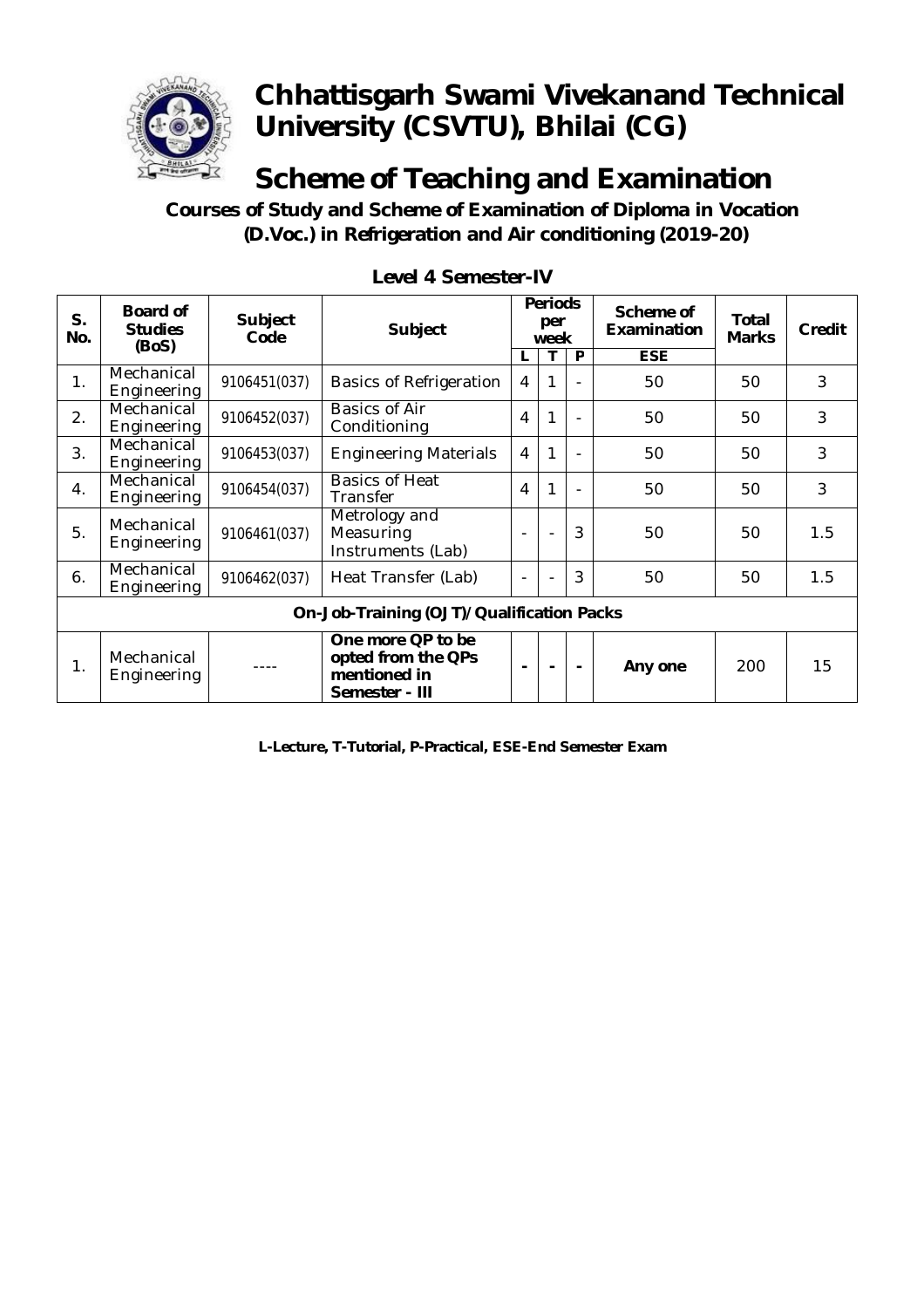

# **Scheme of Teaching and Examination**

 **Courses of Study and Scheme of Examination of Diploma in Vocation (D.Voc.) in Refrigeration and Air conditioning (2019-20)**

| S.<br>No.                                 | <b>Board of</b><br><b>Studies</b> | <b>Subject</b><br>Code | <b>Subject</b>                                      | <b>Periods</b><br>per<br>week |   |   | Scheme of<br>Examination | <b>Total</b><br><b>Marks</b> | Credit |
|-------------------------------------------|-----------------------------------|------------------------|-----------------------------------------------------|-------------------------------|---|---|--------------------------|------------------------------|--------|
|                                           | (BoS)                             |                        |                                                     | L                             | T | P | <b>ESE</b>               |                              |        |
| 1.                                        | Mechanical<br>Engineering         | 9106511(037)           | Refrigeration & Air<br>Conditioning<br>Applications | 4                             | 1 |   | 50                       | 50                           | 3      |
| 2.                                        | Mechanical<br>Engineering         | 9106512(037)           | Refrigeration & Air-<br>conditioning Materials      | 4                             | 1 |   | 50                       | 50                           | 3      |
| 3.                                        | Mechanical<br>Engineering         | 9106513(037)           | Refrigerants                                        | 4                             | 1 |   | 50                       | 50                           | 3      |
| 4.                                        | Mechanical<br>Engineering         | 9106514(037)           | <b>RAC Piping Systems</b>                           | 4                             | 1 |   | 50                       | 50                           | 3      |
| 5.                                        | Mechanical<br>Engineering         | 9106521(037)           | <b>RAC Piping Systems</b><br>(Lab)                  |                               |   | 3 | 50                       | 50                           | 1.5    |
| 6.                                        | Mechanical<br>Engineering         | 9106522(037)           | RAC Material (Lab)                                  |                               |   | 3 | 50                       | 50                           | 1.5    |
| On-Job-Training (OJT)/Qualification Packs |                                   |                        |                                                     |                               |   |   |                          |                              |        |
| 1.                                        | Mechanical<br>Engineering         | 9106531(037)           | <b>Field Technician-</b><br>Refrigeration           |                               |   |   |                          |                              |        |
| 2.                                        | Mechanical<br>Engineering         | 9106532(037)           | Field Technician-AC                                 |                               |   |   | Any one                  | 200                          | 15     |
| 3.                                        | Mechanical<br>Engineering         | 9106533(037)           | <b>Functional Tester - RAC</b>                      |                               |   |   |                          |                              |        |

#### **Level 5 Semester-V**